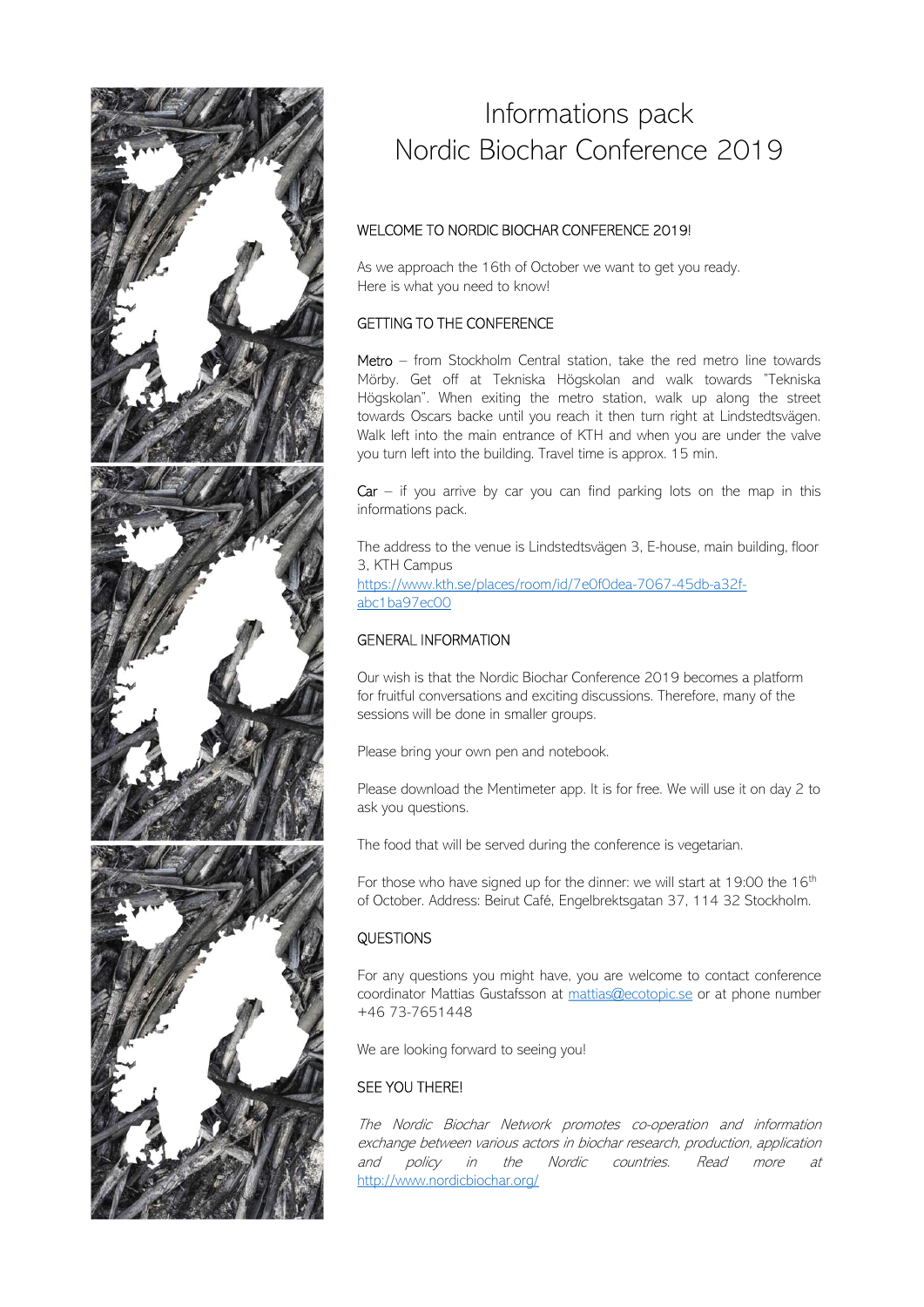

# Presentation sessions Nordic Biochar Conference 2019

Presentation sessions<br>
Nordic Biochar Conference 2019<br>
Instructions for participants and speakers!<br>
To support discussion and interaction, oral paper presentations at Nordic<br>
Biochar Conference 2019 will take place through Presentation sessions<br>
Nordic Biochar Conference 2019<br>
Instructions for participants and speakers!<br>
To support discussion and interaction, oral paper presentations at Nordic<br>
Biochar Conference 2019 will take place through Presentation sessions<br>
Nordic Biochar Conference 2019<br>
Instructions for participants and speakers<br>
To support discussion and interaction, oral paper presentations at Nordic<br>
Biochar Conference 2019 will take place through Presentation sessions<br>
Nordic Biochar Conference 2019<br>
Instructions for participants and speakers!<br>
To support discussion and interaction, oral paper presentations at Nordic<br>
Biochar Conference 2019 will take place through Presentation sessions<br>
Mordic Biochar Conference 2019<br>
Instructions for participants and speakers!<br>
To support discussion and interaction, oral paper presentations at Nordic<br>
Biochar Conference 2019 will take place through Presentation sessions<br>
Nordic Biochar Conference 2019<br>
Instructions for participants and speakers!<br>
To support discussion and interaction, oral paper presentations at Nordic<br>
Biochar Conference 2019 will take place through Presentation sessions<br>
Nordic Biochar Conference 2019<br>
Instructions for participants and speakers!<br>
To support discussion and interaction, oral paper presentations at Nordic<br>
Biodar Conference 2019 will take place through Presentation sessions<br>
Nordic Biochar Conference 2019<br>
Instructions for participants and speakers<br>
To support discussion and interaction, oral paper presentations at Nordic<br>
Biochar Conference 2019 will take place through Presentation sessions<br>
Wordic Biochar Conference 2019<br>
Instructions for participants and speakers<br>
To support discussion and interaction, oral apace presentations at Nordic<br>
Biochar Conference 2019 will take place through Presentation sessions<br>
Nordic Biochar Conference 2019<br>
Instructions for participants and speakers!<br>
To support discussion and interaction, oral paper presentations at Nordic<br>
Biochar Conference 2019 will take place through Presentation sessions<br>
Nordic Biochar Conference 2019<br>
Instructions for participants and speakers<br>
To support discussion and interaction, oral paper presentations at Nordic<br>
Biochar Conference, 2019 will take place through Mordic Biochar Conference 2019<br>
Instructions for participants and speakers!<br>
To support discussion and interaction, oral paper presentations at Nordic<br>
Biochar Conference 2019 will take place through a session format. Duri Nordic Biochar Conference 2019<br>
Instructions for participants and speakers!<br>
To support discussion and interaction, oral paper presentations at Nordic<br>
To support discussion and interaction, oral paper presentations at Nor Instructions for participants and speakers!<br>To support discussion and interaction, oral paper presentations at Nordic<br>Bischar Conference 2019 will take place through a session format. During<br>the presentation sessions, pape **Instructions for participants and speakers!**<br>To support discussion and interaction, oral paper presentations and Nordic Biochar Conference 2019 will take place through a seassion format. During<br>the presentation sessions.

## Select presentations

## Note:

# Instructions for presenters

Instructions for participants and speakers!<br>To support discussion and interaction, oral paper presentations at Nordic<br>To support discussions, papers are presented around tables, each with a<br>maximum of 6-10 seats — this is To support discussion and interaction, oral paper presentations at Nordic<br>Biochar Conference 2019 will take place through a esesion format. During<br>the presentation sessions, papers are presented around tables, each with a<br> Biochar Conference 2019 will take place through a session format. During<br>the presentation sessions, papers are presented around tables, each with a<br>maximum of 6-10 seats – this is to support good interaction. At the<br>confer the presentation essions, papers are presented around tables, each with a<br>maximum of 6-10 seats — this is to support good interaction. At the<br>conference, each sessions will have 9 papers presented in parallel.<br>**Select pres** maximum of 6-10 seats – this is to support good interaction. At the conference, each sessions will have 9 papers presented in parallel.<br> **Select presentations**<br> **Select three counds** of presentations, of 20 minutes each<br>
( conference, each sessions will have 9 papers presented in parallel.<br> **Select presentations**<br> **Edect presentations**<br> **Edect presentation and 10 min questions**. Before the session starts, you<br>
will select three different pre

# Prepare your presentation

Each session comprises three rounds of presentations, of 20 minutes each<br>
(10 min presentation and 10 min questions. Sefore the session starts, you<br>
(ii) or level different presentations to attend. The selection is made in (10 min presentation and 10 min questions . Before the session starts, you<br>will select three different presentations to attend. The selection is made in<br>the room, just before the session starts. It cannot be done in advanc will select three different presentations to attend. The selection is made in<br>the room, just before the session starts. It cannot be done in advance.<br>There are 3 sessions at the confrence, Each session will have different<br> the room, just before the session starts. It cannot be done in advance.<br>
Note:<br>
There are 3 sessions at the conference, Each session will have different<br>
There are 3 sessions at the conference, Each session will have diffe Note:<br>
There are 3 sessions at the conference, Each session will have different<br>
projects presented. Within a session, there are 3 rounds of presentations –<br>
choose 3 different projects.<br>
During the session you will presen Note:<br>There are 3 sessions at the conference, Each session will have different<br>There are 3 sessions at the conference, Each session, there are 3 rounds of presentations –<br>choose 3 different projects.<br> **Instructions for pre** There are 3 sessions at the conference, Each session will have different projects presented. Within a session, there are 3 rounds of presentations –<br>choose 3 different projects.<br>
Instructions for presenters<br>
During the ses projects presented. Within a session, there are 3 rounds of presentations –<br>choose 3 different projects.<br>IDuring the seession you will present your paper by a table with a maximum of<br>6-10 seats; this to support good intera choose 3 different projects.<br>
Instructions for presenters<br>
During the session you will present your paper by a table with a maximum of<br>
During the session you will present goal interaction. At the conference, each session<br> Instructions for presenters<br>During the session you will present your paper by a table with a maximum of<br>6-10 seats; this to support good interaction. At the conference, each session<br>cwill have 9 projects presented in paral Instructions for presenters<br>
During the sersion you will present your paper by a table with a maximum of<br>
During the session you will present do parallel.<br>
To leads; his to support good interaction. At the conference, each During the session you will present your paper by a table with a maximum of 6-10 seats; this to support good interaction. At the conference, each session will have 9 projects presented in parallel.<br>To allow for more than 6